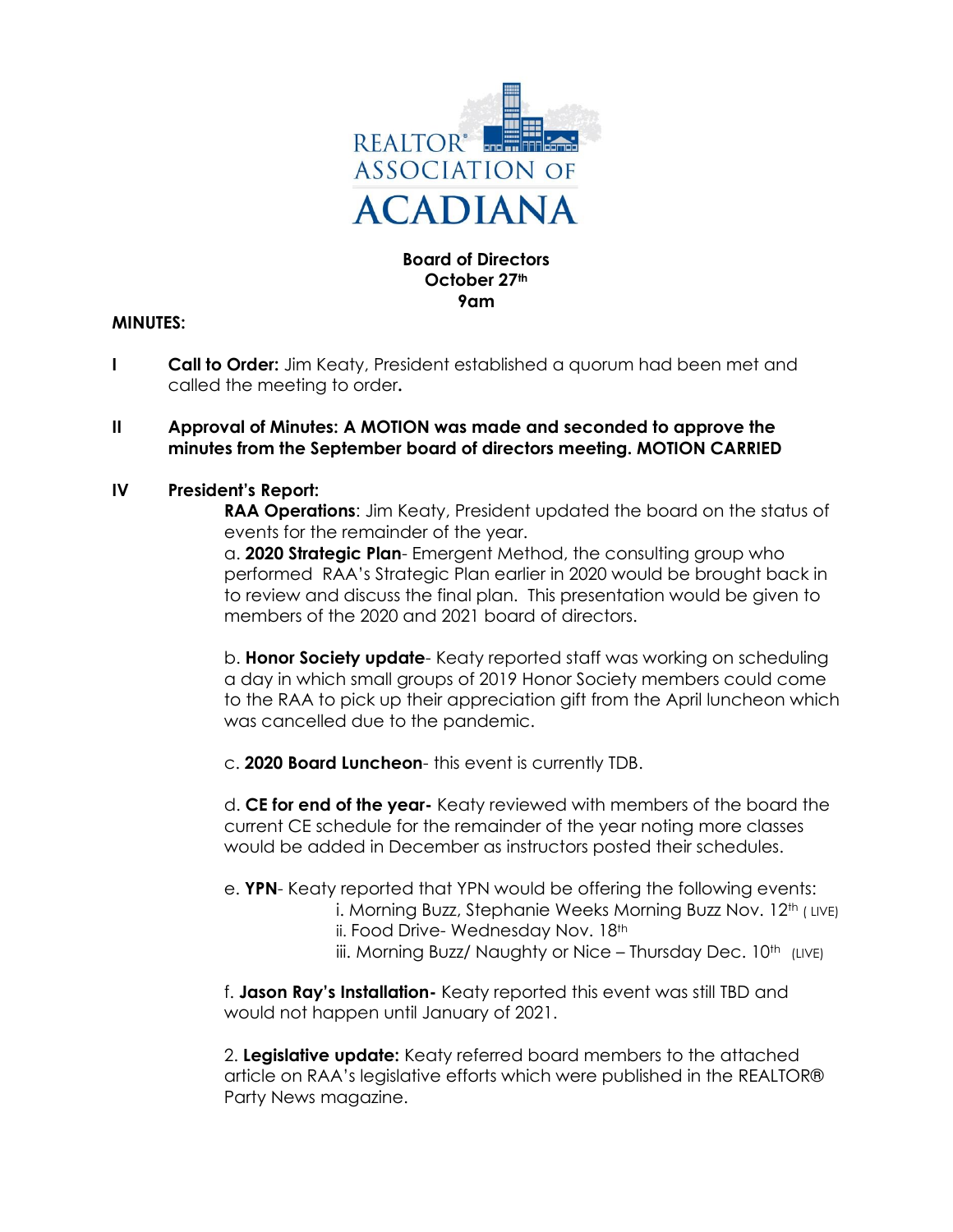3. **234 Rue Beauregard Update**: Reid Smith and Monty Warren provided board members with an update on 234 Rue Beauregard. Smith reported the monument sign had been installed. And the board room now had board chairs and artwork. He then discussed with the board the need to do some upgrades to the training room to support zoom meetings. Staff is requesting that the training room be equipped with speakers to be able to pick on attendees comments during a virtual session as well as a mounted camera that would be able to showcase attendees in the training room.

Secondly, Smith discussed installing security camera on the perimeter of 234 Rue Beauregard.

## **A MOTION was made and seconded to approve upgrades to the training room and new security cameras for 234 Rue Beauregard. MOTION CARRIED**

The board then discussed the space upstairs and the desire to list the space for lease on the MLS and LACDB.

**A MOTION was made and seconded to allow RAA President, Jim Keaty to list and Reid Smith, Treasurer to co-list the upstairs space at 234 Rue Beauregard with the RAA to pay for all listing expenses. Additionally, RAA will pay a 3% commission to any member who brings a tenant with zero commission to be paid upon renewal of the lease. MOTION CARRIED**

4. **MLS Survey results:** Susan Holliday, RAA CEO reviewed with members of the board the results of a recent membership survey which discuses Forewarn, MLS Services and Flo-Plan.

5. **Louisiana REALTOR® Board Appointment seat**: Jason Ray, RAA President Elect reported the Executive Committee had met and had elected Walter Campbell to serve as a representative of RAA on the Louisiana REALTORS® Board of Directors.

# **A MOTION was made and seconded to approve the Executive Committee's election of Walter Campbell to the LR Board of Directors. MOTION CARRIED**

6. **Board Updates**: Holliday updated the board that the RAA had issued checks to all RAA members who live Lake Charles as motioned by the Board in September. She shared a letter of thanks she had received from Kathy Venable with EXP. She then reported on the current status of the 2021 dues collection.

**V Treasurer's Report:** Reid Smith Treasurer reported the current RAA membership count noting we had surpassed all 2020 membership projections even with the pandemic. He reviewed the list of board member calls to new members, stressing this was an important service and role for the board to perform. He reported on the current figures for our prudential account and reviewed the financial statements for both RAA Properties and the REALTOR® Association of Acadiana.

He then reviewed the current minutes from the 3<sup>rd</sup> Quarter Budget and Finance Committee.